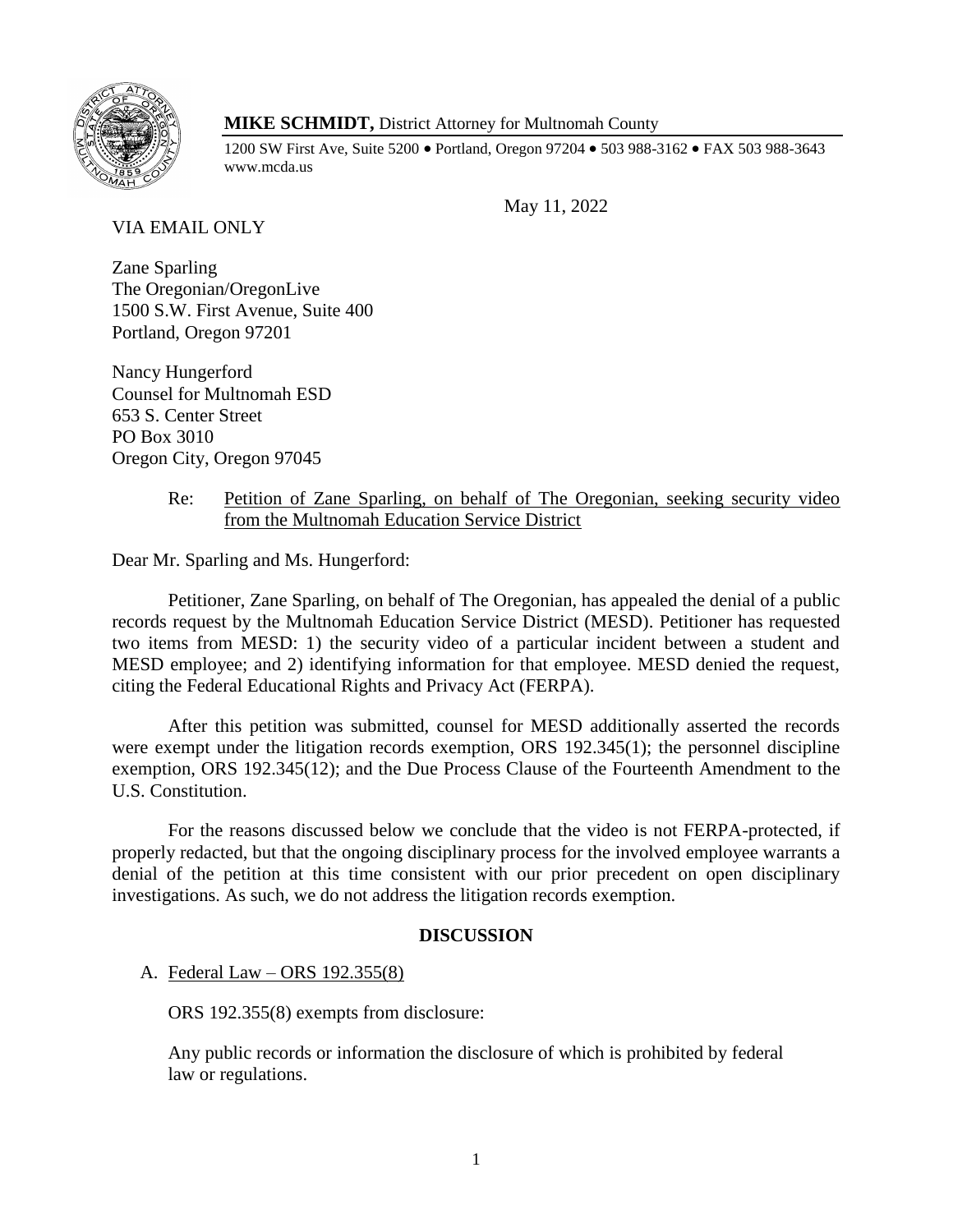Page 2 May 11, 2022 Petition of Zane Sparling

FERPA is a federal law that prohibits, among other things, "the release of education records (or personally identifiable information contained therein […]) of students without the written consent of their parents." 20 U.S.C. § 1232g(b).

The term "education records" is defined under the FERPA's regulations. An "education record" means a record or information "directly related to a student," and "maintained by an educational agency or institution […] for the agency or institution." 34 C.F.R. § 99.3.

No Oregon court has analyzed whether or not school security camera footage is an "educational record" within the meaning of FERPA. Looking to other jurisdictions no consensus emerges among those courts to have considered the question. *Compare Bryner v. Canyons School District*, 2015 UT App 131 (Utah Ct. App 2015) (footage of parent assaulting a student is an educational record); *Easton Area School District v. Miller*, 232 A.3d 719 (Penn. 2020) (school bus footage is an educational record only to the extent students are identifiable); *and Central Dauphin School District v. Hawkins*, 253 A.3d 820 (2021) (school bus surveillance footage is an educational record); *with*, *Lindeman v. Kelso Sch. Dist. No. 458*, 172 P.3d 329, 331-32 (Wash. 2007) (school bus footage is not an educational record); *Rome City School District Disciplinary Hearing v. Grifasi*, 806 N.Y.S.2d 381, 383 (N.Y. Sup. Ct. 2005) (security footage of a fight between students is not an educational record).

Of the authority referenced above, we find the Pennsylvania Supreme Court's resolution of the matter the most persuasive and on point to the facts at issue in this case. In *Easton Area School District v. Miller*, 232 A.3d. 716 (Penn. 2020), a party sought security footage showing an altercation between a student and a teacher on a school bus. The school district had retained the footage as part of its personnel investigation of the involved teacher. The court in *Easton* concluded,

the students' images in the bus surveillance video are exempt from disclosure under FERPA and its regulations, and are thereby excluded from the RTKL's [Right to Know Law] disclosure requirements pertaining to public records; however, insofar as the students' images can be redacted to remove their personally identifiably information, the video itself is not exempt, and it therefore must be disclosed.

*Id.* at 731. In the absence of controlling Oregon or federal authority, we agree with and adopt the Pennsylvania Supreme Court's resolution of an indistinguishable situation.

Although the unredacted video is an educational record under FERPA, and thus exempt from disclosure under ORS 192.355(8), a redacted version of the video that blurs the identity of the student, and only the identity of the student, is not exempt and must be released if not otherwise exempt. Petitioner recognized this, and conceded in his petition to this office that he would accept a redacted version of the video that blurred the identity of the student. This is consistent with the segregation requirement found in Oregon's public records law. ORS 192.338 ("If any public record contains material which is not exempt under ORS 192.345 and 192.355, as well as material which is exempt from disclosure, the public body shall separate the exempt and nonexempt material and make the nonexempt material available for examination.")